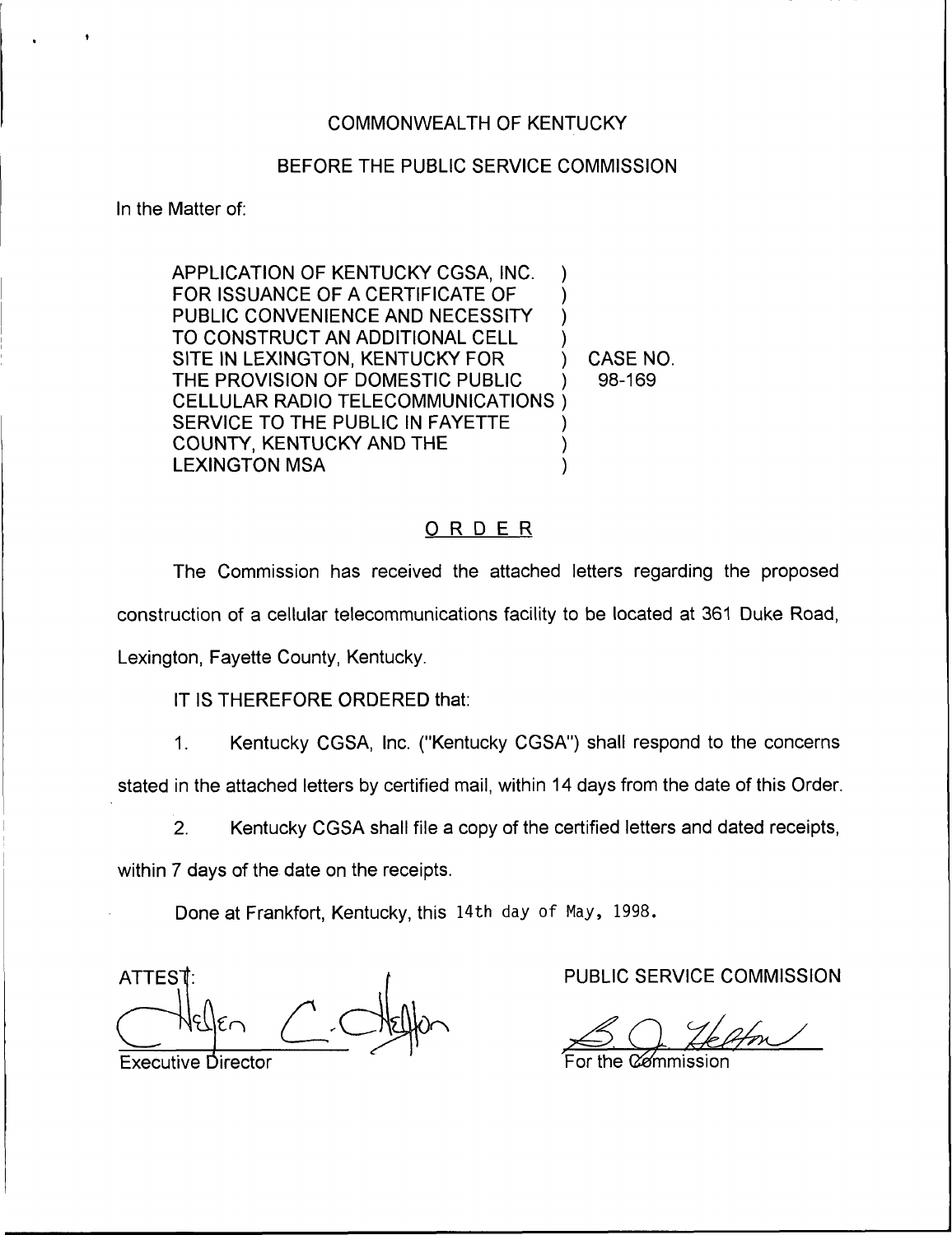Montelair

Neighborhood Association

# RECEIVED

MAY 0 1 1998

**CHAIRMAN** P.S.C.

April 29, 199S

Linda K. Breathitt, Chair Public Service Commission of Kentucky 730 Schenkel Lane P.O. Box 615 Frankfort, KY 40602

Re: Protest against GTE Mobile Phone Tower

Location: Duke Road Lexington, Kentucky

Dear Ms. Breathitt:

This is an official protest of any plan which may be brought to the Public Service Commission of Kentucky which would propose the construction of a mobile phone transfer or relay (or other related) tower on Duke Road in Lexington.

Since this plan was denied two years ago, we are not aware of any overriding change which would warrant an approval now.

The residential neighborhood in which the GTE property is located is one in which some of the of the finest residential properties in Lexington are located. It is our firm belief that if such <sup>a</sup> tower is erected in the center of our neighborhood, the impact on the property values and quality of life would be substantial. Such a tower would drastically affect the quality of the neighborhood and would negatively impact the quality of life for the residents in that, area of Lexington.

The purpose of the legislature in its recent passing of legislation to accord local planning agencies opportunities for review of plans for construction of such visibly dominant structures is to assure that. business attitudes are responsive to the cries of the private neighborhood residents. The same argument can be made in regard to the purpose of the Public Service Commission. As it stands today, the Commission is the citizens' forum to seek protection from the zeal for profit which ignores the quality of individual lifestyles.

I read in the Lexington Herald-Leader this week that GTE was rationalizing this current petition, saying that the tower planned for that location would be the least offensive design available. Conversely, there was not mention of the

RECEIVED COMMISSION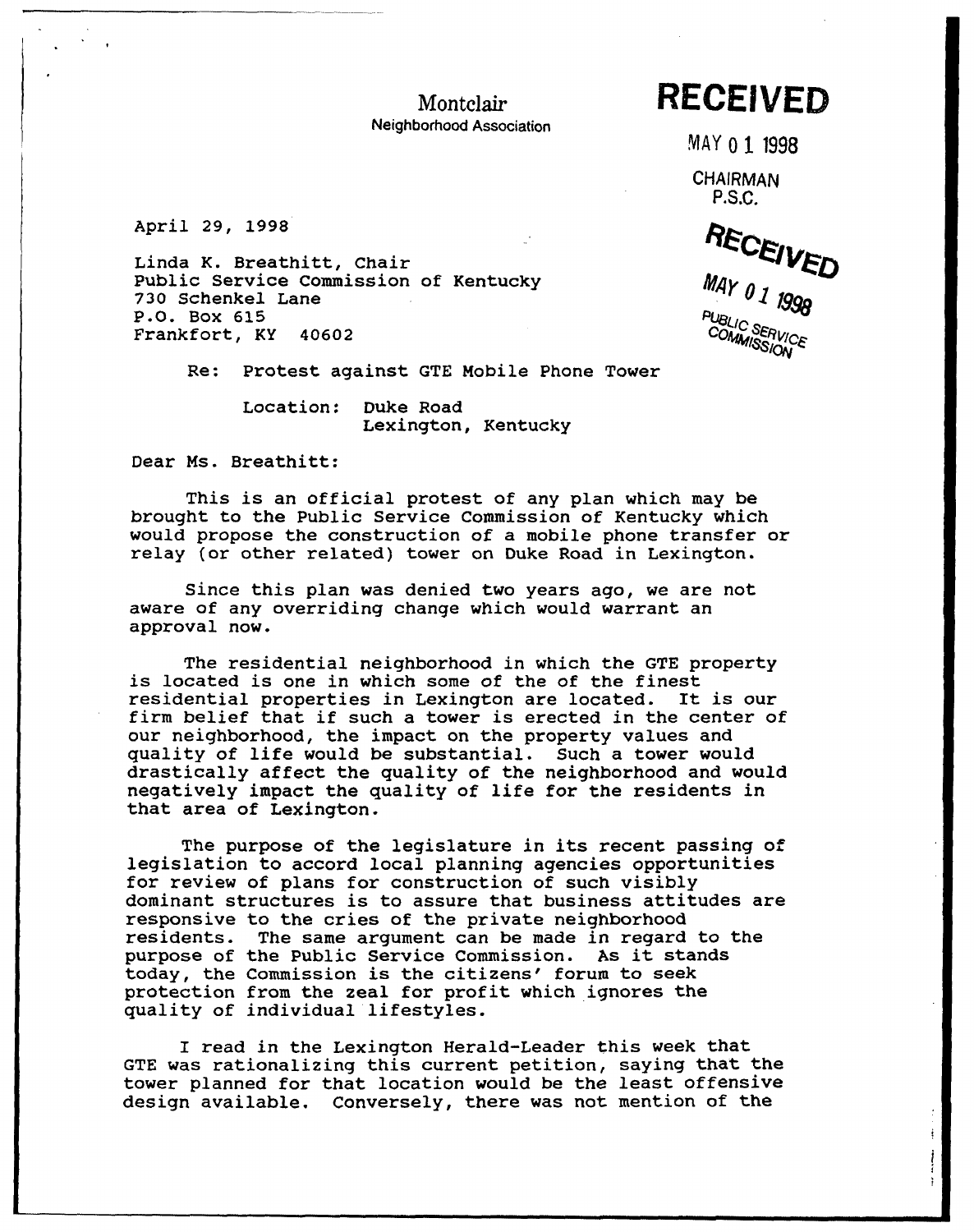tower not being offensive at all. The offense of this type of facility should not be avoided or ignored in considering the petition. It simply is an eyesore.

Although I do not use a cellular phone, I have in the past. I found it <sup>a</sup> convenience issue and not <sup>a</sup> necessity. For GTE, it is a business question. But, for the property owners around the GTE building on Duke road, it is a much larger issue. GTE is clearly not a good neighbor to those<br>residents around the Duke Road site if they have not heard<br>their previous pleas to take the tower elsewhere if in fact<br>it is needed at all.

Emergency services in the community do not require the additional tower and it is clear to those of us in the Montclair and Chevy Chase area that we do not need the tower. Our neighbors with cellular phones do not complain of lack of service area that GTE claims exists. If there is a lack of service, not one of the 200 homeowners in our Neighborhood Association has brought this issue to our attention as being one of concern to anyone. Frankly, if it is needed, it must be needed somewhere else and we respectfully request that GTE go to that place and erect the tower there and that the petition of GTE for a tower on Duke Road be denied.

Respectfully,

 $\eta\delta$ . Mc Chelan  $\mathcal G$ Robert L. McClelland, President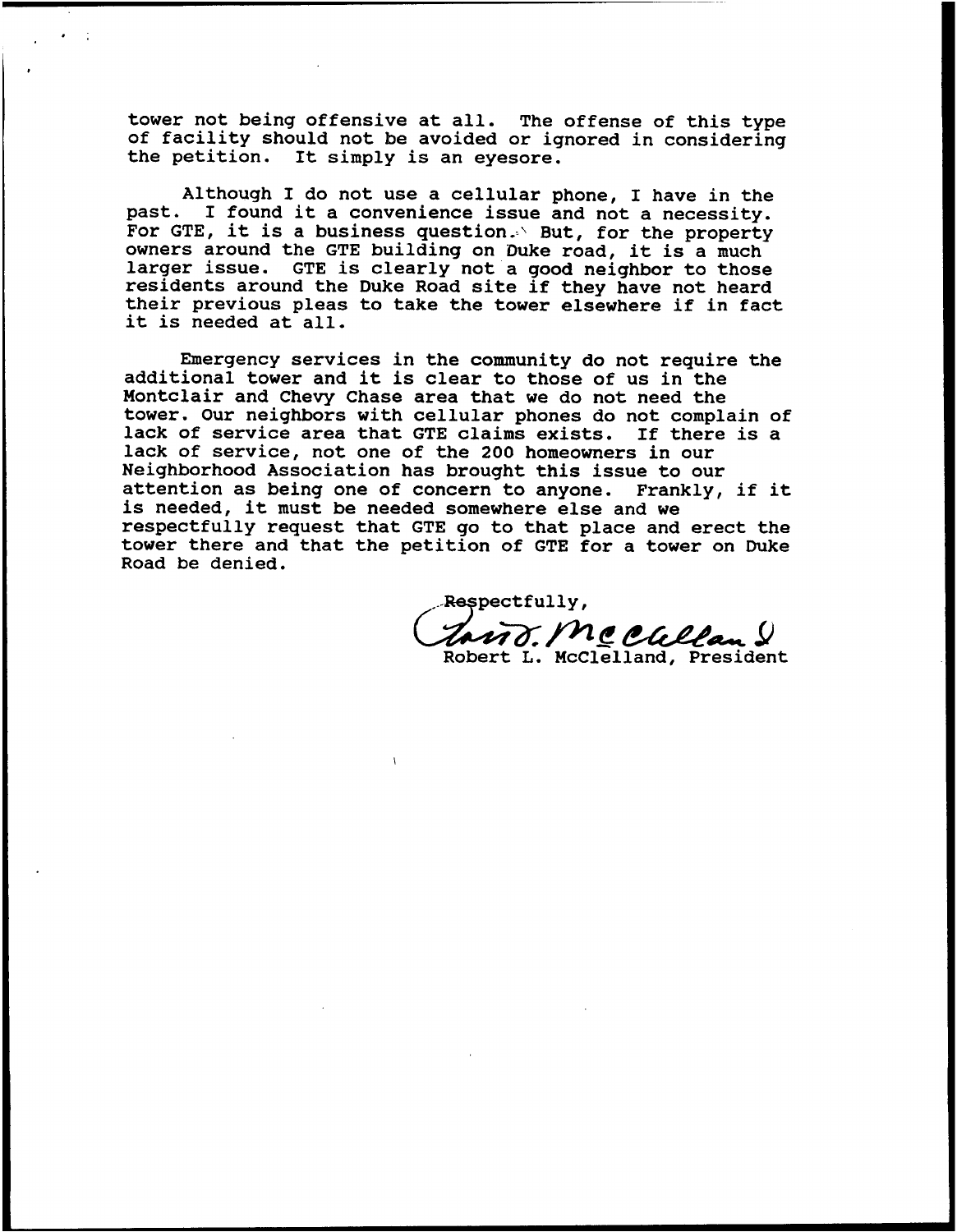$7f$ popy LofIngzon Ky RESEDERA Hellen<br>RPR 22 Jay Wift and I have hear married area for our time. We have worsed very twide succenful business Fisher Duslay<br>ferry -<br>Old Established (nantey) area Jerry To place such a towner in the of real estate (check chave) is à disgrace to the stome owners. une den allowed<br>Duske sood and<br>ade in bodh med<br>hand Jubende way voice in dit hand In Reins<br>In the apts to find a place to part in the apts to find a place to parte u de nat quand angeron<br>Ancor Composition din<br>n Bh GACRE ME  $711$ Toll gree y you mich  $\sqrt{ }$ ب<br>نا 300 COLOMY 15LUD<br>LEXING TON, 199 40502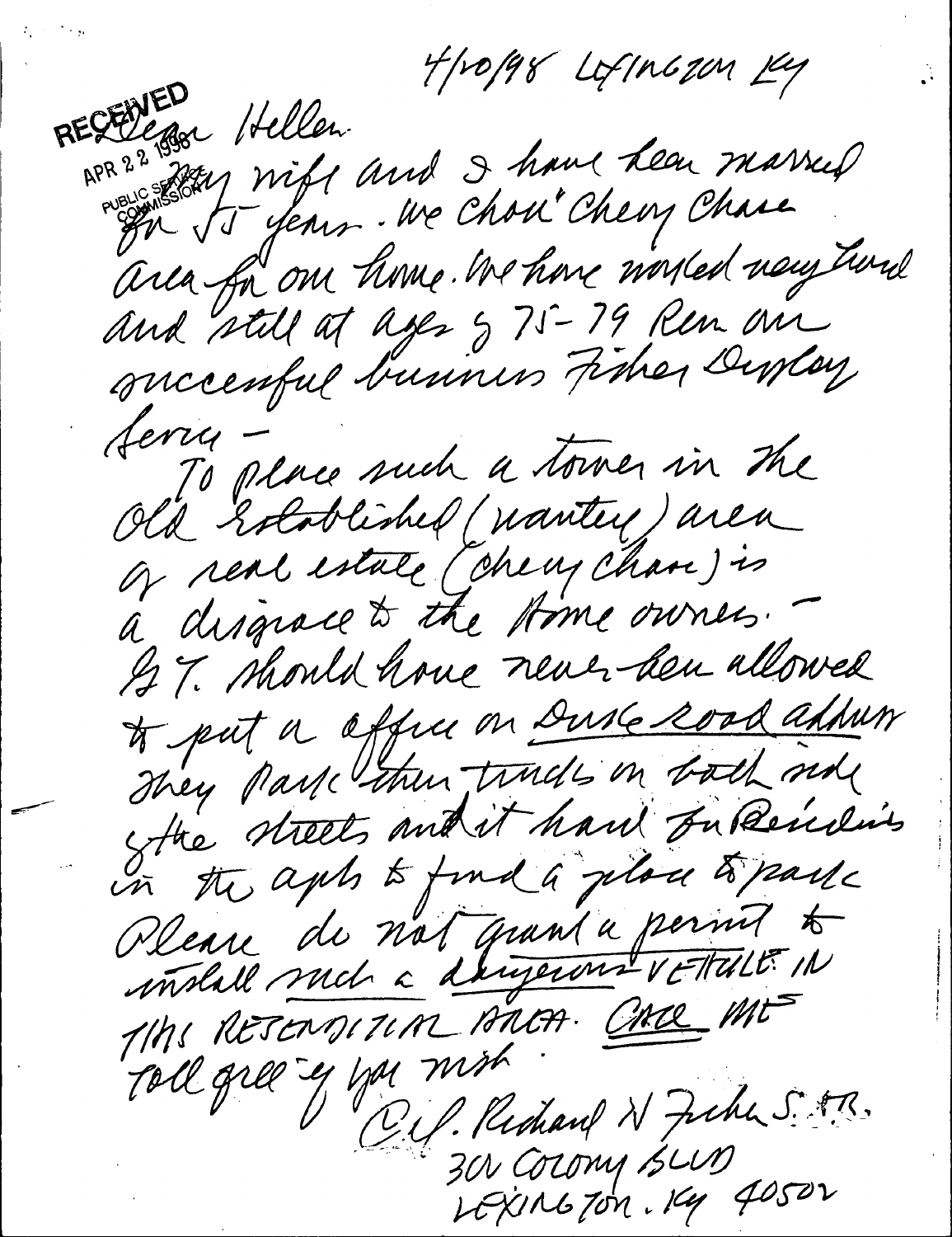1360 East Cooper Dr. Lexington, Ky. 40502 April 19, 1998

To: Executive Director's Office Public Service Commision of Kentucky Post office Box 615 Frankfort, Ky. 40602

Re. PSC Case#98-169

On January 22, 1996, I found myself as a property owner of 336 Romany Rd. protesting the construction and operation of a cellular tower at 327 Duke Rd., and now 2 years later, I am again opposing this tower.

I also am protesting, that I did not receive a certified letter, as I did before, and according to law should have, and have found that your commison has not sent out appropriate notice. I have been in town, still have the same address, as others who have not been informed.

This is a lovely area of old homes, trees, with very small shopping areas that serve the area. My mother still lives <sup>3</sup> doors from this location in the Arnett Pritchett Home, and I also voice my opposition for that reason.

I think if you look at your 2 years time of losing the last location site, that you will again be looking for many more years, henceforth try some place else where this tower will not be an eyesore and interference to our neighborhoo

Sincerely, کړن نړې

Lucy  $P'$ . Wheeler

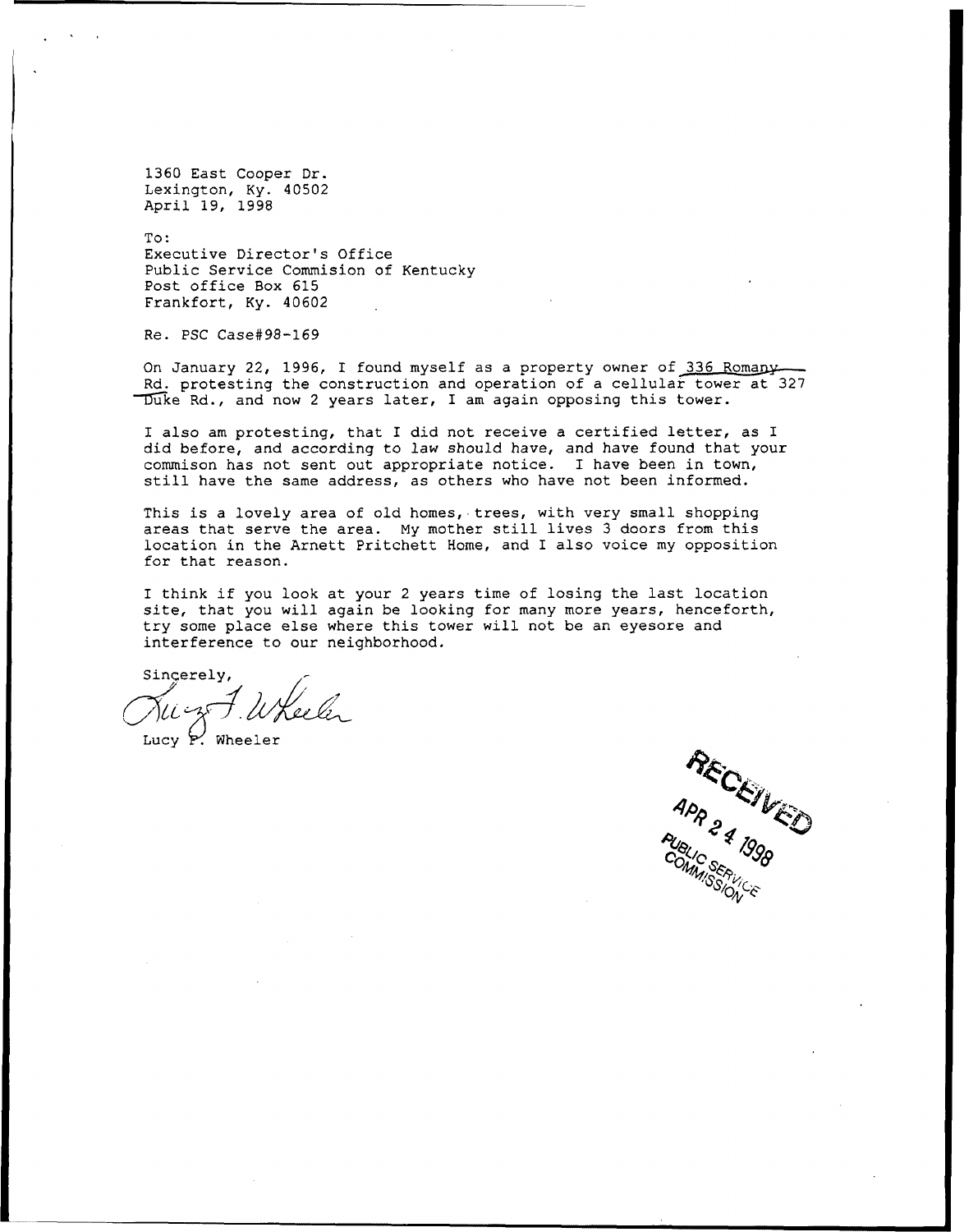

## Loxinlton-Fayetto llrban County louornmont

Department of Housing & Community Development · Division of Planning · Current Planning

April 22, 1998

Helen C. Helton, Executive Director Public Service Commission P. 0, Box 615 Frankfort, KY 40602

RECEIVED

RE: PSC Case Number 98-169 (361 Duke Road) Dear Ms. Helton:

The Lexington-Fayette Urban County Government (hereinafter referred to as LFUCG) wishes to state concerns regarding the above-captioned amended application for a cellular tower and equipment shelter for property located at 361 Duke Road. ). The information provided by Lexington CGSA, Inc. in its notice letter is not detailed enough for us to properly determine the potential impact of the tower upon the existing development on this site and the surrounding properties. I specifically request that the following items be provided for our review, or otherwise addressed as appropriate:

- l. A copy ofthe application filed with the PSC; in particular, a detailed plan (to scale) showing how the proposed tower would be sited in relation to the existing development (buildings, parking, etc.) on this property.
- 2. The relationship between the site and the adjoining residential property to the north (within fall line).
- 3. A map depicting the maximum potential search ring for locating a cell tower in this area. The LFUCG needs this information to assess whether or not alternative sites may exist.
- 4. The maintaining of at least the minimum number of off-street parking spaces for the presently on the site under requirements of the zoning ordinance of Lexington-Fayette County.
- 5. Addition of a condition by the PSC that the tower be removed if it ever ceases to be used as a cellular transmitting facility.
- 6. Information as to proposed screening/buffering ofthe proposed facilities from adjoining property.

The LFUCG also wishes to state that it has received a very large number of inquiries of concern from citizens in this area and has advised them to contact the PSC so that each may become a party of record in this case. Based upon the objections raised by the community in PSC Case 96- 009 for property located only a few lots away from this site, the LFUCG is concerned that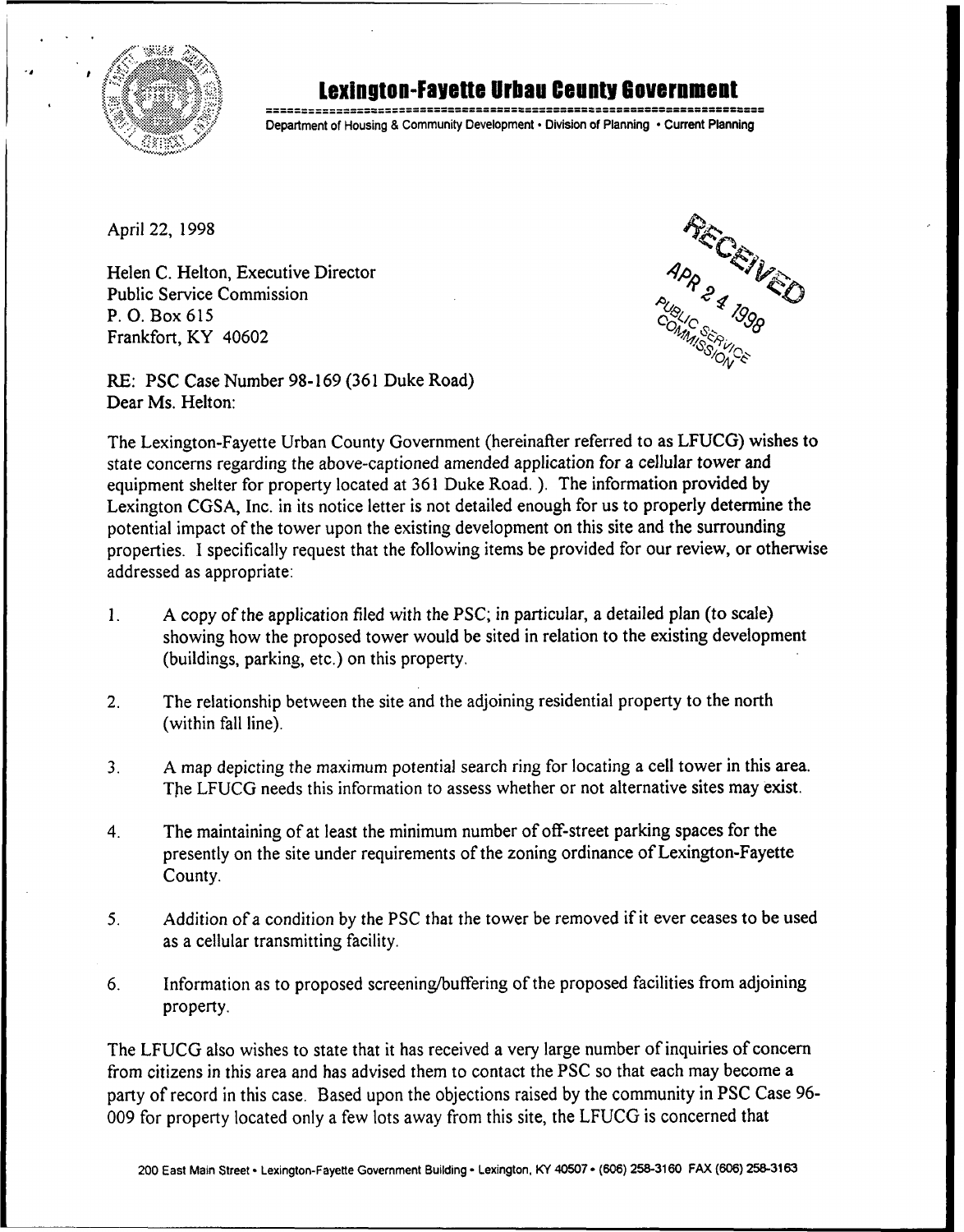Kentucky CGSA has failed to find alternative approaches to providing antenna facilities in this area, if in fact they are needed. The LFUCG has on many occasions advised Kentucky CGSA and its representatives of the concerns of this residential neighborhood over the potential placing of a cell tower in its center.

This letter is to establish the LFUCG as a party of record in this case. The LFUCG will continue to review the application and any response received in the hope that any concerns can be addressed short of requesting intervention. I am also sending a copy of this letter to Mr. Sam McNamara, attorney for Kentucky CGSA, The Lexington-Fayette Urban County Government looks forward to a response from the applicant and/or the Public Service Commission on these requests.

Sincerely,

Christopher D. King

Planning Manager

 $C<sub>i</sub>$ Pam Miller, Mayor (c/o Charlie Boland) Cellular Tower Committee Members Coucilmember Bill Farmer Councilmember Teresa Isaac CAO Ken Kerns

Ck/ctowers/helton5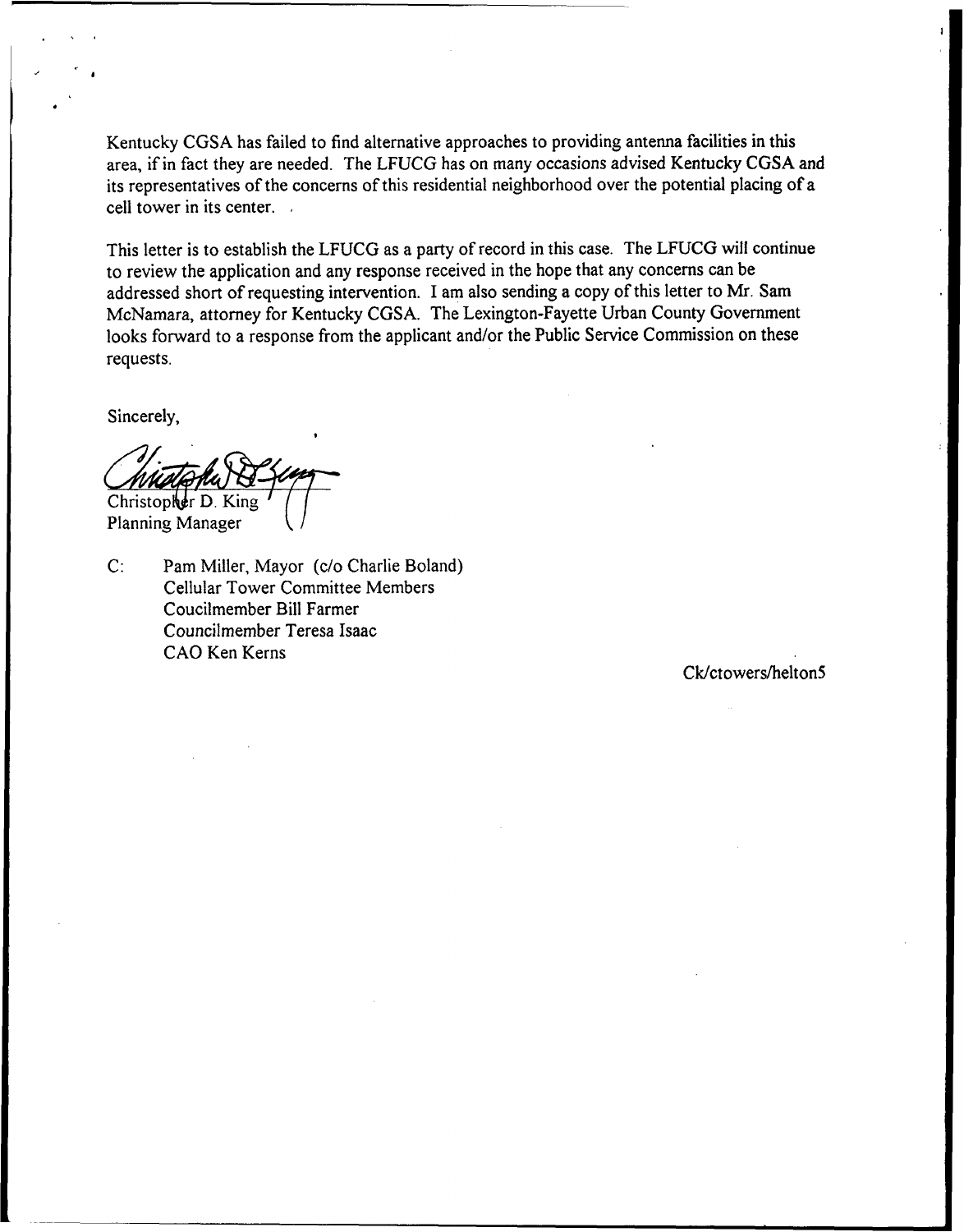#### FRED S. BACHMEYKR

COUNSELLOR AT LAW

The Fayette Building 145 West Main St., Ste, 300 Lexington, KY 40507

April 21, 1998

Executive Director's Office Public Service Commission of Kentucky P.O. Box 615 Frankfort, Kentucky 40602

Telephone 606-253-1350 Fax 606-225-3830

RECEIVED

APR 2 2 1998

C SERVICE COMMISSION

RE: Case No. 98-169

Dear Sir or Madam:

This is in response to the letter from Hon. Sam G. McNamara, attorney for Kentucky CGSA Inc. regarding an application to erect a 120-foot cellular phone tower at 361 Duke Road.

This is the second application for a tower to be erected in this neighborhood within the last fifteen months. The application to erect a 160-foot tower directly next to the property I own at 331 Duke Road was contested and eventually withdrawn (case number 96-009, Order entered February 13, 1998).

The current application has one advantage over the previous application, in that because the higher elevation of the proposed site, the proposed tower would be somewhat shorter. There is no disputing the fact, however, that a 130-foot tower would significantly impact upon the skyline. A better alternative would be to place the facility one block north on the Christ the King Cathedral.

As things are, if this project is approved, I believe there will be adverse impact upon property values for the nearby residential properties.

Thank you for your attention to this. I do urge you to disapprove the application.

Sincerely<u>,</u>

Fred S. Bachmeyer

FSBype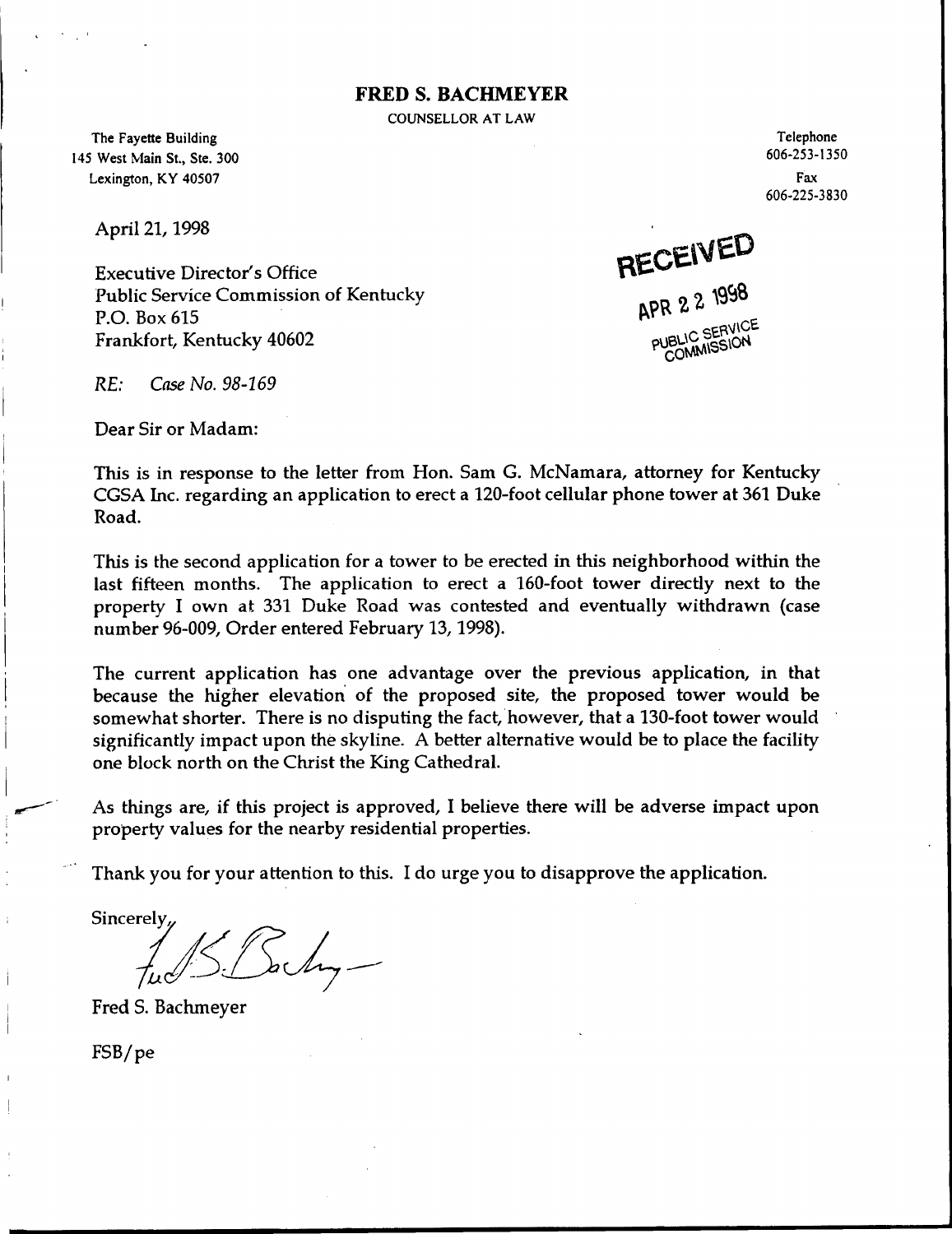### SONJA KEATING 102 ROMANY ROAD LEXINGTON, KENTUCKY 40502 (606) 253-3919

April 28, 1998

Ms. Helen Helton, Executive Director Public Service Commission 730 Schenkel Lane P.O. Box 615 Frankfort, Kentucky 40602

 $R$ <sub>EGET</sub>  $\sqrt{2}$ 

APR 3 0 1998 r<br>Ca COMMISSION

RE: PSC Case #98-169

Dear Ms. Helton:

This letter is to inform you of my opposition to the placement of a cellular tower at 361 Duke Road. <sup>I</sup> believe that the size and height of the proposed tower is incompatible with the character and appearance of the neighborhood and surrounding businesses. In addition, <sup>I</sup> have important safety concerns. Many residents in the neighborhood feel that there must be a more appropriate location for this tower.

Thank you for your consideration concerning this matter.

Very Truly Yours,

Lonja Klating

Sonja Keating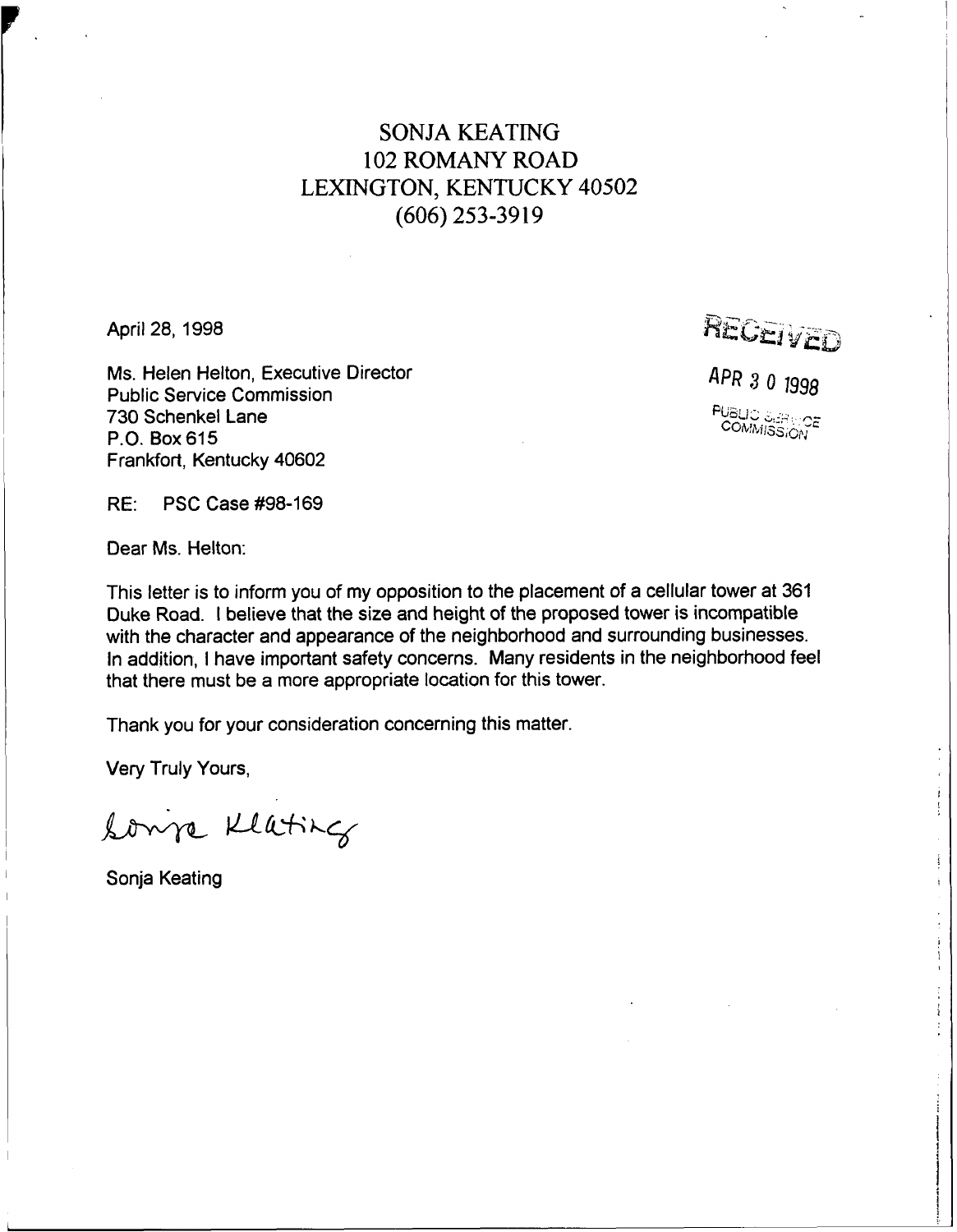